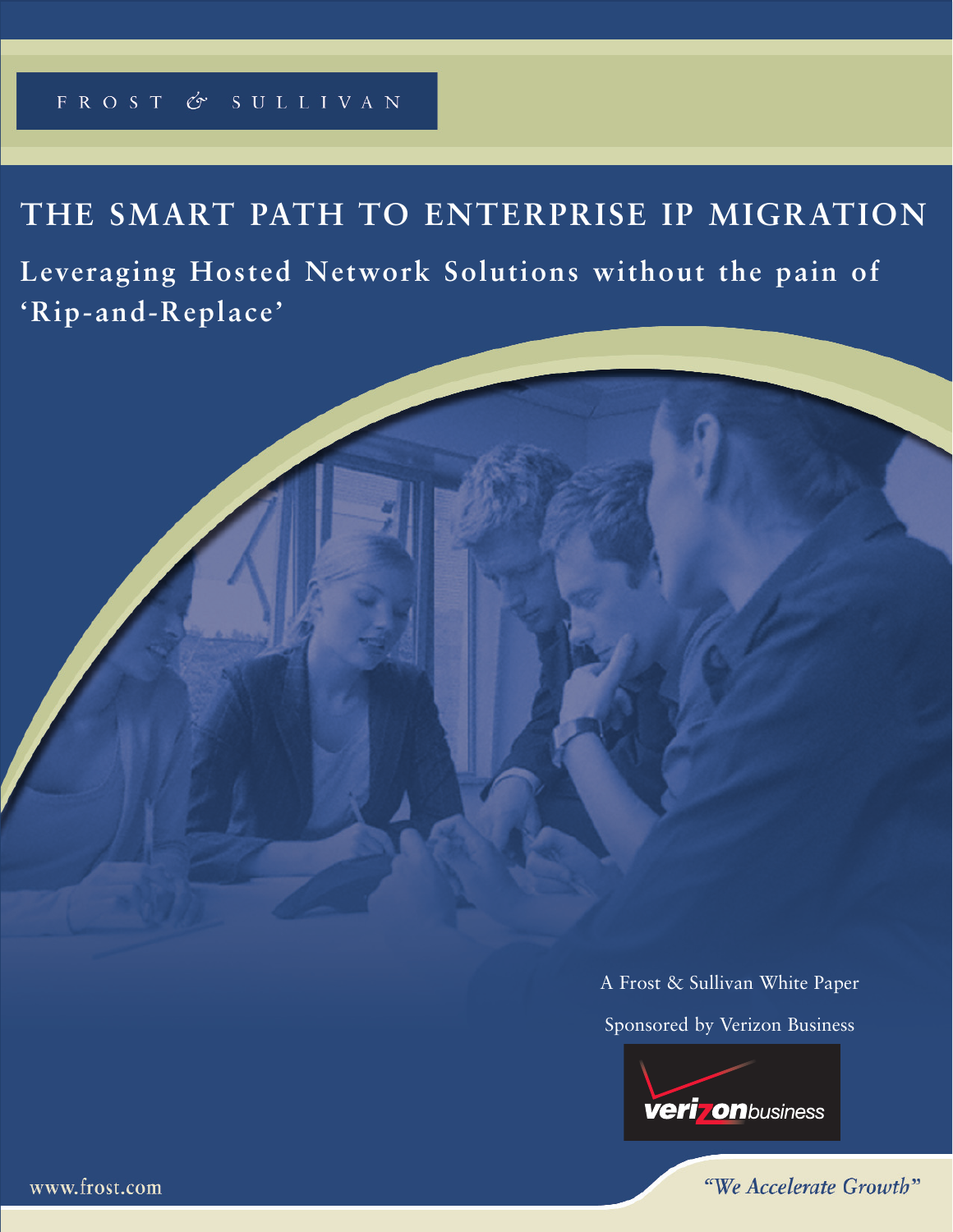**TABLE OF CONTENTS**

### **TABLE OF CONTENTS**

| Section 1. Introduction and Purpose                                        |                 |
|----------------------------------------------------------------------------|-----------------|
| Section 2: Trends, Findings and Market Insights - An Analyst's Perspective | 4               |
| Section 3: Seamless Migration from Hybrid to Full IP                       |                 |
| Section 4: Experience Counts: Choosing the Right Partner to IP-Enablement  | $\overline{10}$ |
| <b>Section 5: Conclusion</b>                                               | $\overline{2}$  |
| About Frost & Sullivan                                                     | $\overline{1}$  |
| About Verizon Business                                                     | 13              |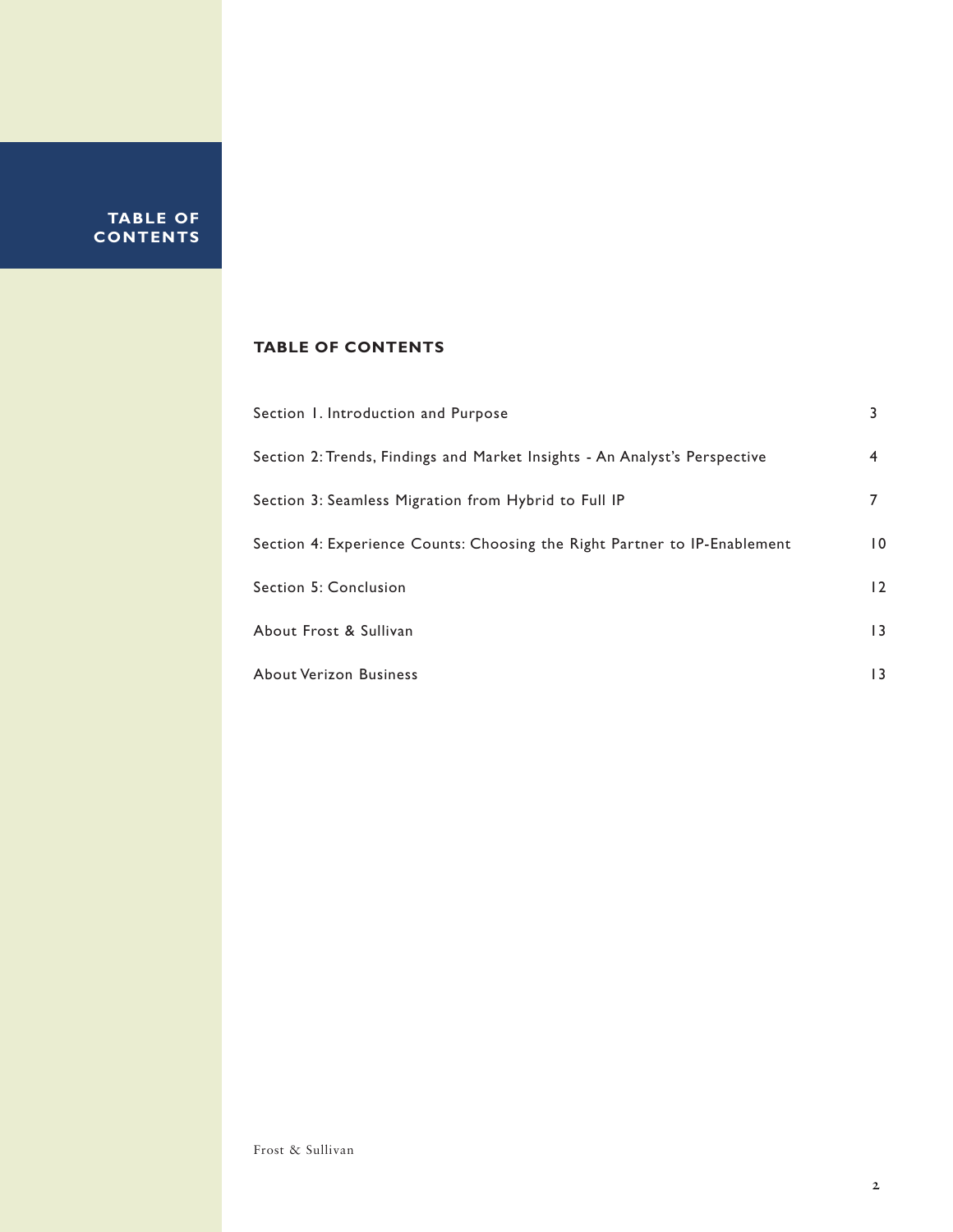### **SECTION 1: INTRODUCTION AND PURPOSE**

Enterprises today are insisting that customer service become an organization-wide priority, while at the same time, pushing for reduced costs and better utilization of limited resources. Market dynamics and recent technical innovations bring new advances, functionality and complexity to the underlying contact center infrastructure. The key is to stay 'ahead of the curve' in understanding how a hosted network-based solution can streamline the path to IP migration and accelerate business growth, while bringing additional benefits to the organization.

### *A Paradigm Shift*

The sudden expansion of enterprise assets, including agents and technology, into the virtual realm begins to set traditional decision-making on its head and begs a number of important new questions:

- How does one make sense of the myriad of next-generation applications, models and technologies including SIP, speech recognition, IP IVR, unified IP-based suites, remote/home-based agent deployment, voice portals, managed services and hosted solutions?
- How can this colossal transformation be accomplished without upsetting the delicate balance of competitive advantage, risk aversion and cost containment?
- Where can a large organization turn to get direction, advice and help from a trusted partner?

Enterprises with expansive care, billing and sales agents really do understand just how important an asset the contact center has become. It is a critical conduit by which the company can grow the business, retain customers and protect the brand.

This white paper is aimed squarely at the large enterprise executive whose organization has made the decision to embrace hosted contact center services, is considering a migration from traditional time division multiplexing (TDM) technology to Internet Protocol (IP) based services, or a combination thereof. The reader will be able to better understand how hosting can facilitate the move to IP by protecting existing TDM investments while moving toward powerful converged IP infrastructures.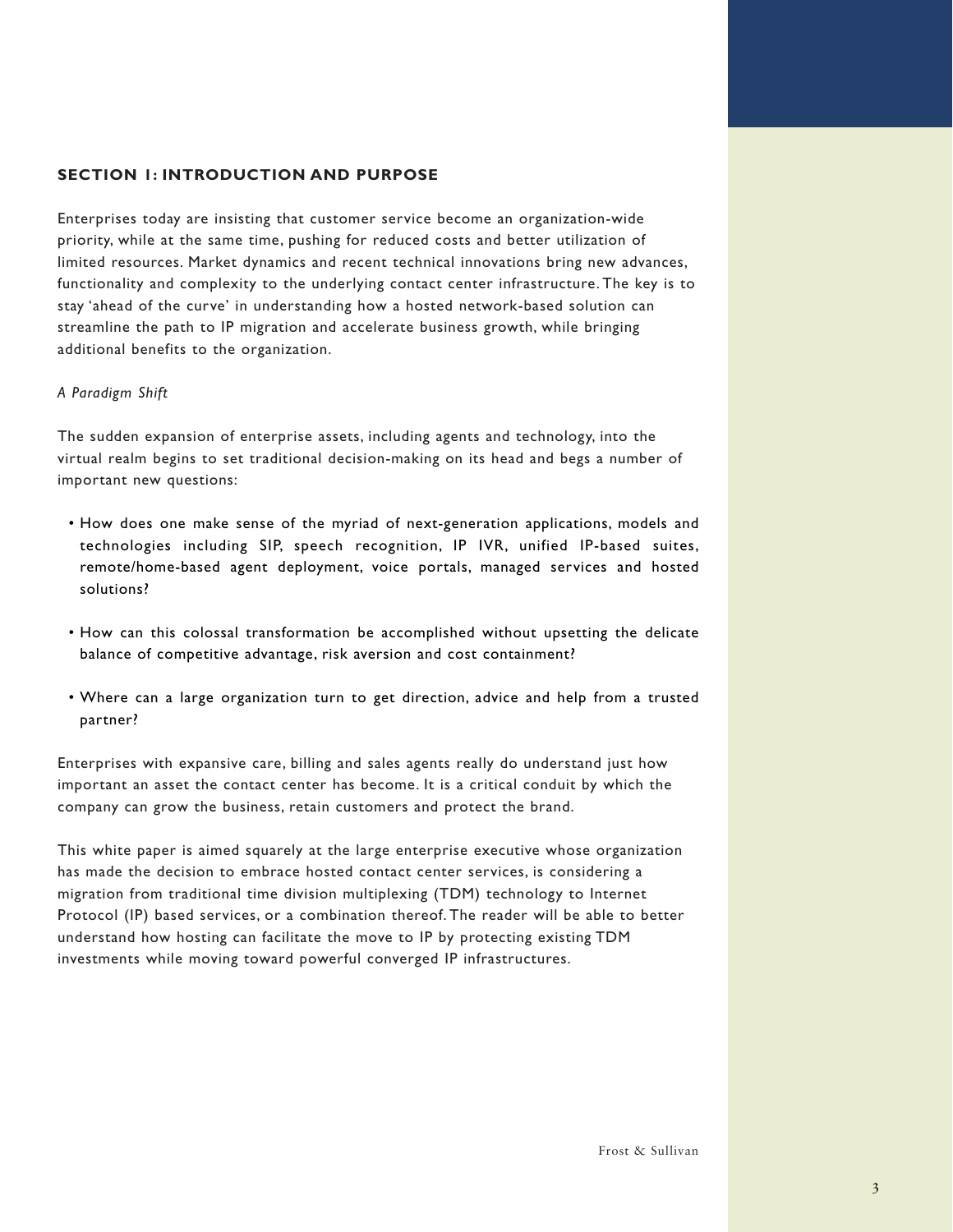### **SECTION 2: TRENDS, FINDINGS AND MARKET INSIGHTS - AN ANALYST'S PERSPECTIVE**

### *Emerging Trends*

Frost & Sullivan recognizes that there are two complementary, yet separate technology trends in the current market:

- 1. The rapid adoption of hosted contact center technology to complement or even replace premise-based equipment purchases
- 2. The shift from older TDM environments to full IP convergence

Frost & Sullivan believes that capitalizing on an already established hosted environment or making these two shifts in tandem, allows the enterprise to realize the multiplicative effect of improved efficiencies.

### *Findings*

A recent Frost & Sullivan contact center customer survey revealed that 27% of the decision-makers polled reported utilizing a hosted contact center infrastructure. Among companies that do not use a hosted contact center, greater than 40% of companies were considering adopting the hosted model within the next two years, indicating a rapid surge in interest in the on-demand model. Below is a list of the types of enterprises that are the best candidates for a hosted solution:

- Multi-site enterprises
- Enterprises with remote agents
- Emergency response organizations
- Businesses needing a disaster recovery plan
- Enterprises with limited capital budget or IT resources for upgrades/expansions
- Organizations requiring an interim solution while evaluating long-term capital alternatives
- Businesses needing to rapidly expand and contract for peak seasons/traffic/campaigns
- Enterprises growing through merger and acquisition activity
- Organizations considering best-of-breed customer enablement management tools

### *Hosted Contact Center Growth*

Frost & Sullivan defines a Hosted Contact Center as a network-based service in which a service provider owns and operates a contact center technology platform and leases its services and features to end-users for a monthly or usage-based fee. The hosted contact center market is experiencing rapid growth rates as a greater number of enterprise users deploy hosted contact center solutions. Our current market forecast indicates a compound average growth rate (CAGR), through 2014, of 32.1%. In addition, as noted in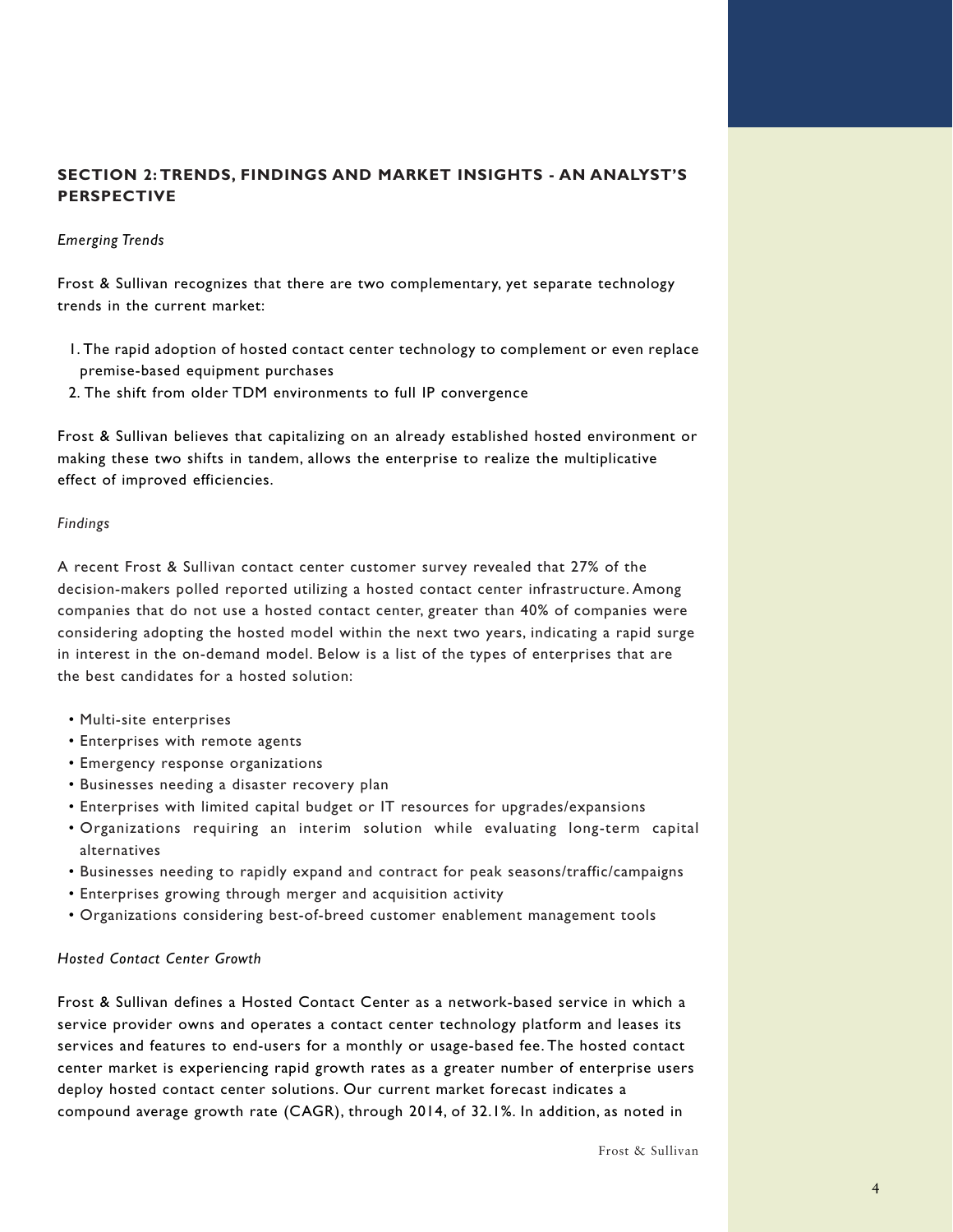Figure 1.0 below, recently conducted surveys show overwhelmingly that, ease of provisioning & managing multi-site & remote agents (61%), no capital investment (56.1%) and pay-as-you go pricing (51.2%) are among the top motivating factors for organizations that have selected hosted solutions.



### **Figure 1.0: Factors for Using Hosted Solutions**

**Note: % Multiple Mentions** 

*© 2007 Frost & Sullivan. All rights reserved*

### *TDM to IP Growth*

Frost & Sullivan research shows that in the past two years, the market for IP contact center solutions grew significantly and in 2007 represented 42 percent of the total of North American Inbound Contact Routing shipments. Chart 2.0 below provides a forecast of the percent of IP-based contact center seats versus TDM seats for the North American inbound contact routing market, from 2006 through 2010. By 2010, more than half of the contact center seats (57%) in North America will be running on IP. This growth will be spurred by greater adoption of IP in the market and the ACD replacement cycle that began in 2005. In addition, the multiple benefits of VoIP in the contact center will help drive the growth of IP-based systems.

Frost & Sullivan research shows that in the past two years, the market for IP contact center solutions grew significantly and in 2007 represented 42 percent of the total of North American Inbound Contact Routing shipments.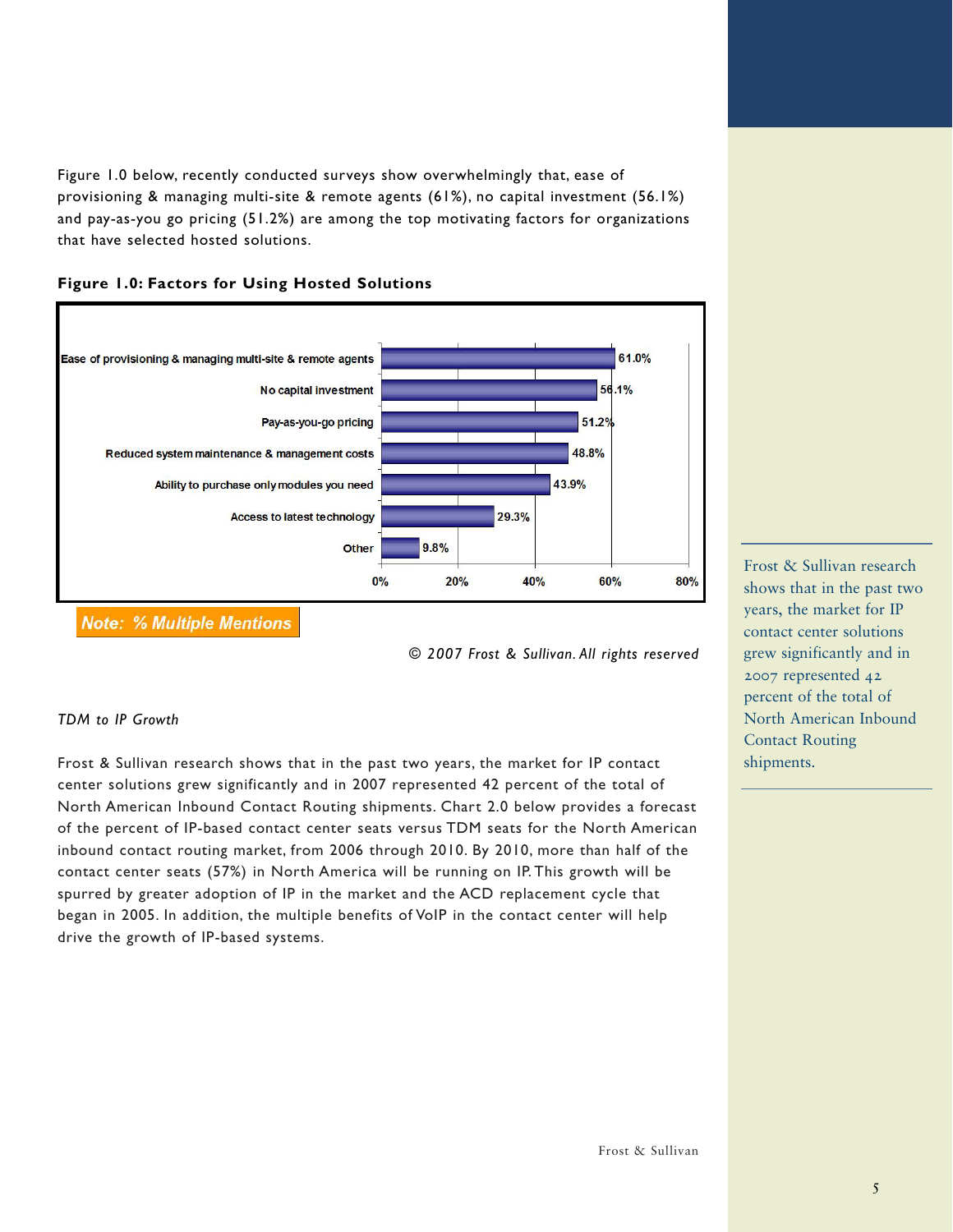



### *Insight: IP Delivers Enterprise Flexibility*

Furthermore, Frost & Sullivan's recent analysis shows that the market is witnessing a fundamental shift in the contact center agent population from a fixed brick and mortar environment to one that is distributed geographically and more flexible. This is facilitated by the shift to IP mentioned earlier, enabling a mix of numerous brick and mortar sites, multiple outsourced call centers, branch offices, and an increasing number of work athome agent (WAHA) seats.

Beyond the advanced capabilities of customer-centric contact routing, IP/Session Initiation Protocol (SIP) technology delivers additional benefits and cost savings opportunities to the organization. SIP-based solutions enable the enterprise to turn contact centers into a competitive advantage by helping to improve agent productivity and virtualizing resources through consolidation of agents across the agent types and locations mentioned above, as well as the incorporation of presence-based communications which enable agents, employees and customers to communicate across multiple devices and through multiple media types (video, email, VoIP, wireless, etc.) Further, the transition to IP can reduce difficult-to-manage, distributed call center infrastructure and control associated maintenance, support, and IT overhead costs, delivering tangible return on investment (ROI) benefits. Meanwhile, the enterprise's IT department is relieved of the low-valueadd burden of maintaining and supporting additional technology.

*All figures are rounded; the base year is 2007. Source: Frost & Sullivan*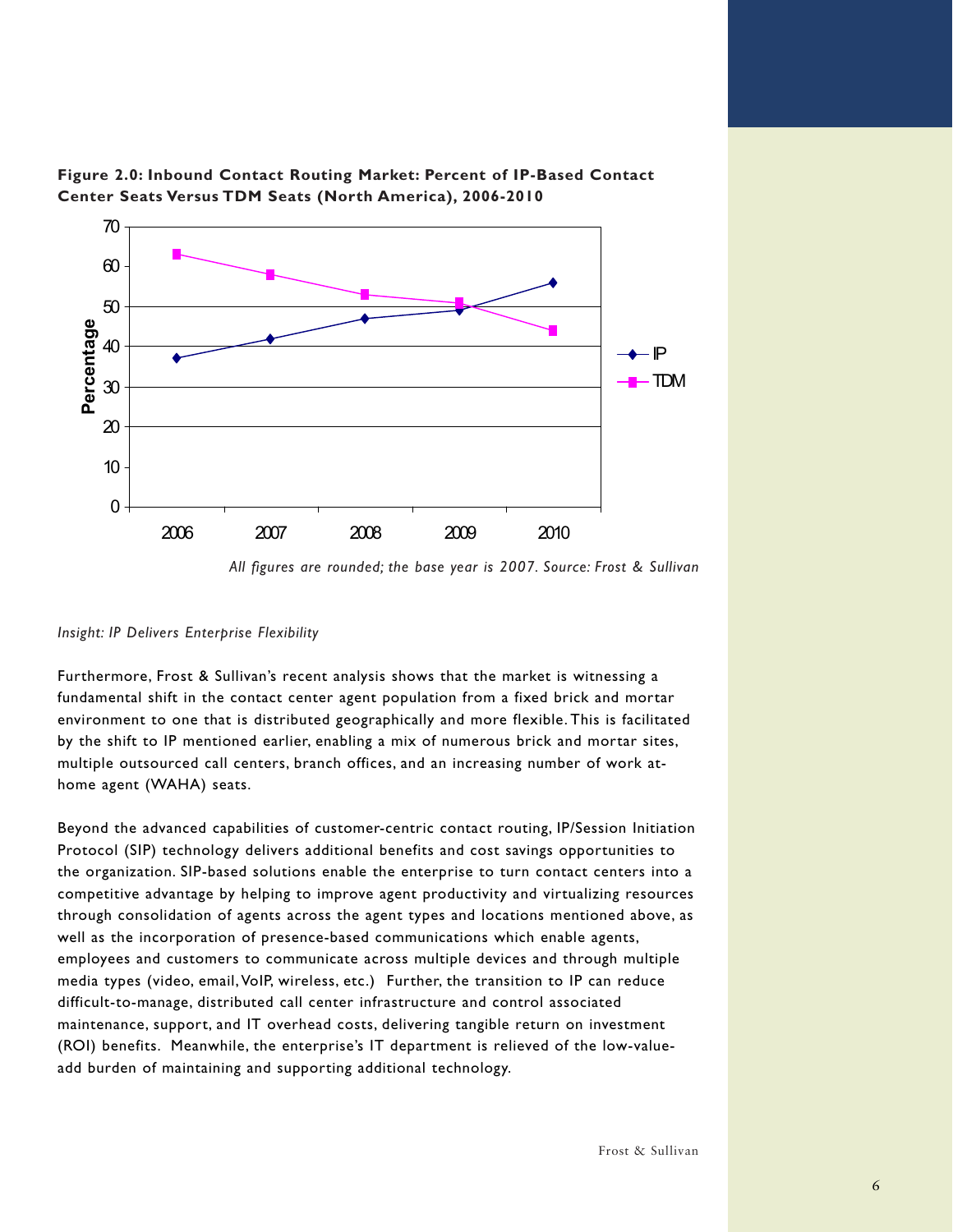Ultimately, SIP-based solutions allow enterprises to minimize contact center challenges while optimizing the customer experience. IP allows the enterprise to serve customers with flexibility, agility and responsiveness by allowing more optimal and cost-effective utilization of agent resources.

#### *Market Leadership*

Recent primary interviews with end-users in the enterprise indicate that it is clearly a matter of engaging the right partner with the technology, capacity and experience to ensure a smooth, successful transition to IP.

To illustrate how a large enterprise can begin to take full advantage of these important emerging trends, Frost & Sullivan examines the capabilities of its 2008 North American Hosted Contact Center Market Leadership award winner, Verizon Business. The two-time recipient (2007 and 2008) of this award, Verizon Business, demonstrates how its marketleading performance, carrier-grade capabilities and broad domain expertise can be leveraged to deliver the benefits of both hosted and IP services to drive meaningful business results for its clients.

### **SECTION 3: SEAMLESS MIGRATION FROM HYBRID TO FULL IP**

### *Supporting Hybrid Environments*

Frost & Sullivan recognizes that the move to IP, for most companies, is more of a journey than an overnight forklift transformation. Historically the only option when migrating from a traditional TDM-switched communications environment to a converged IP platform for the enterprise, has been the 'rip and replace' of legacy equipment. Verizon's Contact Center Solutions (CCS) continues to offer a better alternative, by supporting hybrid environments within its vast network in several ways:

- 1. Verizon Business has placed gateways in the *network* so that enterprise clients do not have to purchase and maintain premise gateways to manage the conversion between TDM and IP traffic.
- 2. Calls can be delivered to enterprise contact centers in TDM or IP format. Verizon Business can pass data between its TDM-based service control point (SCP) and its SIP service controller. The SCP delivers comprehensive call information enabling contact centers to seamlessly terminate calls to either SIP or TDM end points, or to overflow from one to the other.
- 3. Verizon's hosted Interactive Voice Response (IVR) platform includes advanced call routing and processing capabilities and can terminate incoming calls to both TDM and IP endpoints.

Verizon Business has placed gateways in the network so that enterprise clients do not have to purchase and maintain premise gateways to manage the conversion between TDM and IP traffic.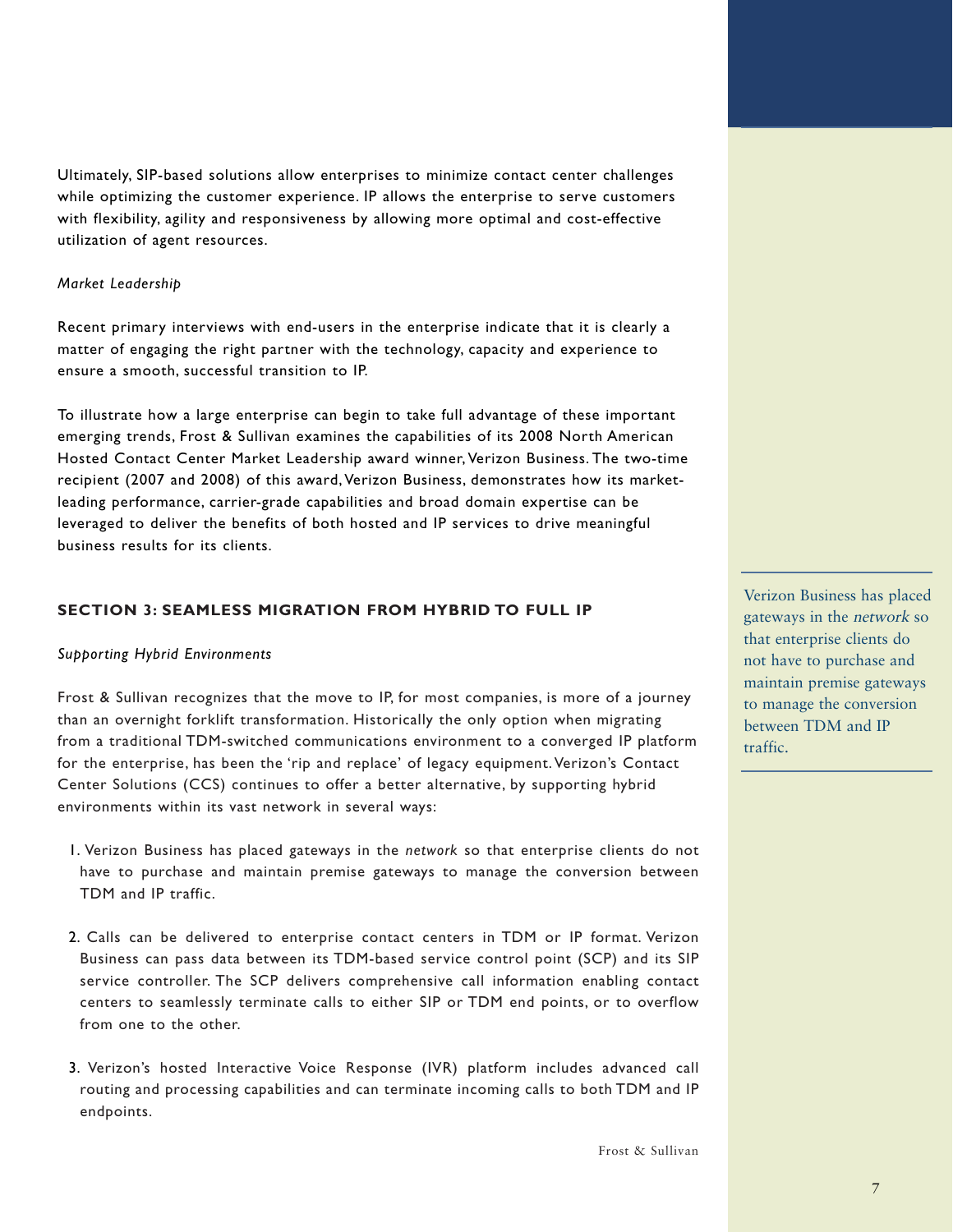The hosted environment facilitates the move to IP because it opens the door to IP investment while supporting the current enterprise TDM investment as well. That said, enterprises can now determine the pace that is suitable for their migration to IP without the need to completely overhaul existing infrastructure.

### *Fact: Hosted Facilitates the Path to IP*

Undoubtedly, the flexibility, scalability and cost-savings opportunities that come with a hosted model are taken to the next level with IP. As stated earlier, a hosted model has proven to greatly facilitate a geographically distributed enterprise environment, and this flexibility is even more enhanced with the adoption of IP-based technology. Multiple sites and agent locations can be provisioned and managed centrally from the service provider's facility with considerable ease. Verizon Business was among the first providers to IPenable its network-based contact center solutions. IP-enabling a call center allows the enterprise to put its agents outside of the traditional contact center environment via a thin-client Web browser. Devices are automatically registered on the Verizon Business network from the agent's location, leveraging SIP to indicate "presence" and facilitating efficient contact routing. The immediate benefits include a centralized, 'global view' of the contact center along with greater user control, enterprise-wide agent optimization, and a marked reduction in administrative tasks. Why does this matter? With IP you have a shared infrastructure – a single network for voice, video and data. This translates into reduced maintenance and less overhead and can help lower your total cost of ownership.

Verizon Business' hosted contact center services are IP-enabled within its global IP network, driving out greater center efficiency by supporting multiple-contact media, including voice traffic, chat and e-mail. Verizon Business IP-Enabled Contact Center is a portfolio of interaction services that provides Voice Over IP (VoIP) conversion in the network for reliable termination to Session Initiation Protocol (SIP) devices at the agent's location, as well as an IP IVR platform that supports hybrid TDM and SIP terminations. The SIP protocol is used to route calls from a Service Controller located in the network to a premises termination or an IP IVR script. The call is ultimately received by an agent using either a traditional TDM endpoint or a certified device such as a SIP phone or an IP-PBX/ACD. Contact center agents in an IP environment can further use SIP transfers to transfer calls using capabilities inherent to SIP, thereby helping to control access costs.

Finally, Verizon's Public IP network is interconnected to Private IP network (PIP) through Secure Gateway platforms that allow business customers to extend access to their private virtual networks to 'off-net' sites, such as employees' homes, small branch offices and mobile work forces.

Figure 3.0 illustrates how using Verizon Business' IP network-based hosted solution can reverse the pyramid of infrastructure and expense in a contact center. IP functionality and associated benefits become an application on Verizon's hosted network, independent of architecture. Enterprise customers can centralize and consolidate applications rather

The hosted environment facilitates the move to IP because it opens the door to IP investment while supporting the current enterprise TDM investment as well.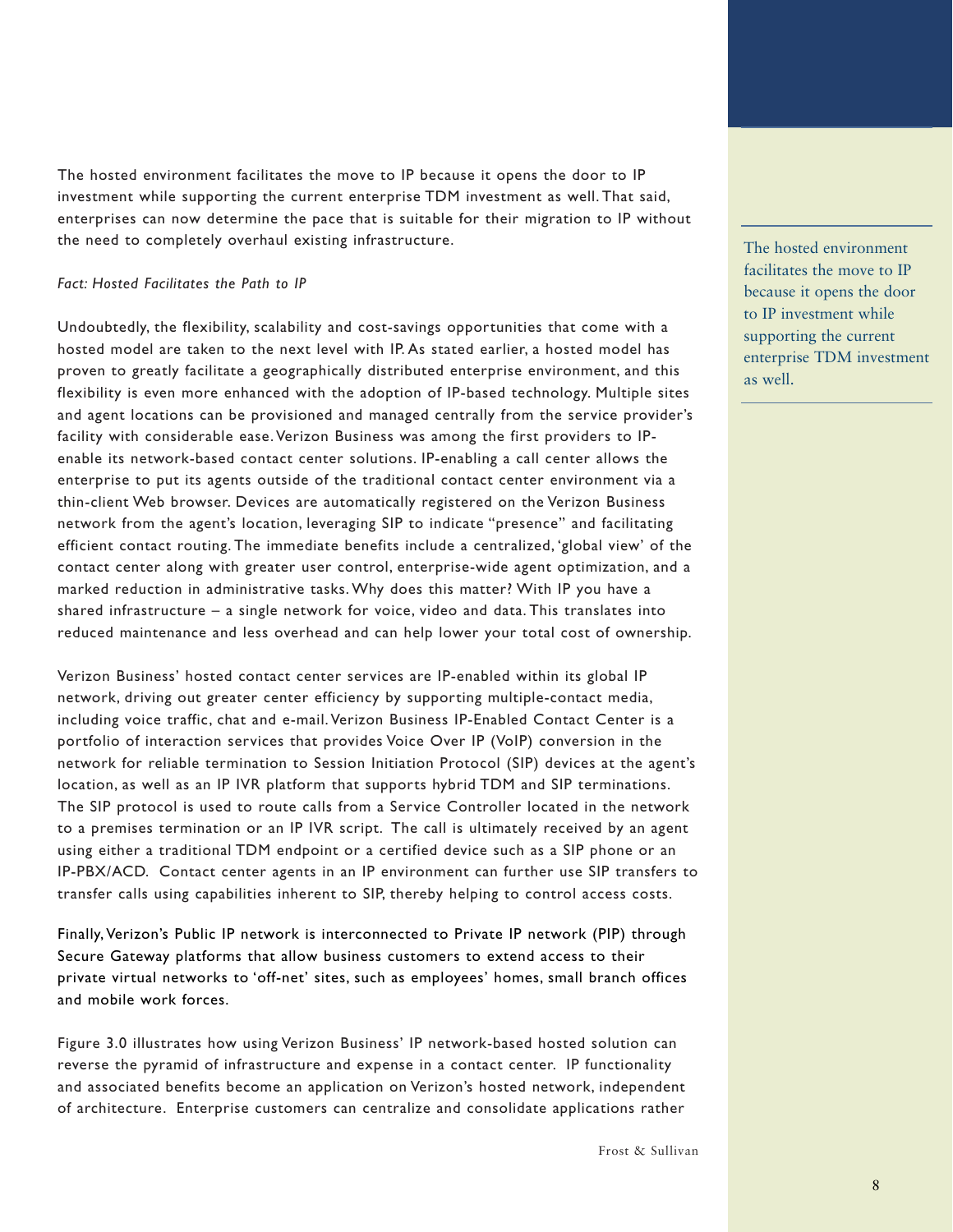than infrastructure needs, helping reduce capital expense, easing management issues and adding the flexibility of remote centers and agents.



### **Figure 3.0: Reversing the Pyramid**

*Copyright 2008 Verizon Business – All Rights Reserved*

### *Connecting the dots – Hosted, IP Contact Center and Self Service*

Enterprise IT departments today are exercising their autonomy to choose an evolutionary path to migration -one that protects existing (TDM) investments. Frost & Sullivan's research indicates that the majority of IP-based agents are being deployed in hybrid environments, adding IP-based agents to existing TDM systems. Hybrid IP implementations, as exemplified in a hosted environment, offer customers a means of realizing the benefits associated with IP migration as well as the means to mitigate some of the associated risks. In this way, enterprises can continue to get maximum value out of their existing infrastructure resources while driving their customer interaction future to IP in order to take advantage of the benefits of the new switching platforms. For example, managing multichannel interactions on a single platform, call recording, SIP presence and advanced routing methodologies become part and parcel of the incremental move up the interaction value chain-all without additional hardware investment or maintenance by IT staff. Self-service options become less expensive, more numerous and much more attractive when hosted on the platform of a trusted service provider.

Enterprises are progressing toward a nimble contact center technical posture: one requiring dexterity, scalability and ease-of-provisioning, transforming their contact centers and focus. Figure 4.0 illustrates how enterprise end users can move their contact centers Hybrid IP implementations, as exemplified in a hosted environment, offer customers a means of realizing the benefits associated with IP migration as well as the means to mitigate some of the associated risks.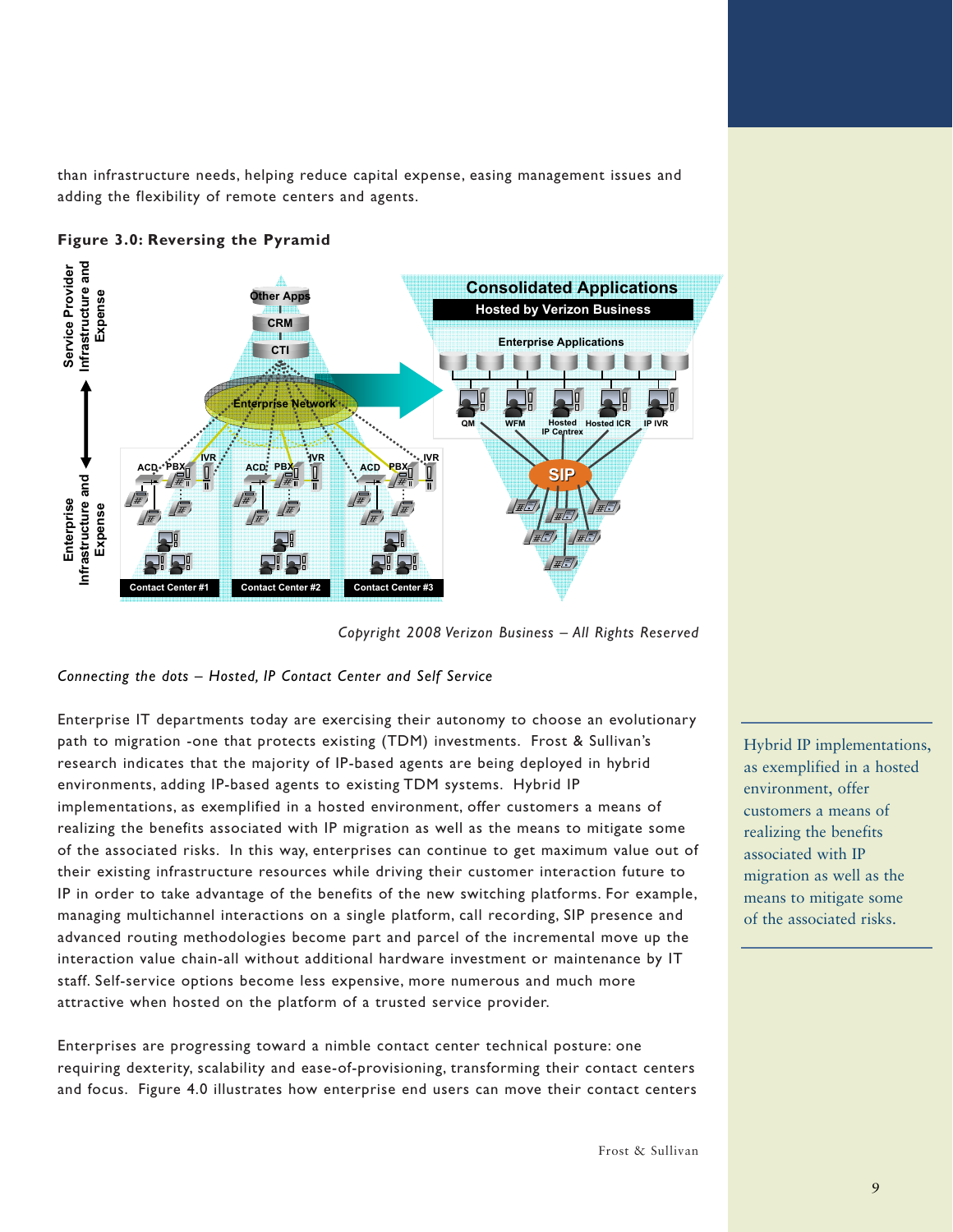from an established, premises-based traditional TDM business model to a fully hosted IP environment that improves the customer experience and offers a competitive advantage.





*Copyright 2008 Verizon Business – All Rights Reserved*

## **SECTION 4: EXPERIENCE COUNTS: CHOOSING THE RIGHT PARTNER TO IP-ENABLEMENT**

### *Technology, Processes, the Network & People*

Frost & Sullivan believes that Verizon Business is without rival as the market leader. With over 18 years of business process consulting experience and a team of more than 140 skilled professionals, Verizon Business offers world-class capabilities that impact contact center operations. Their professional services team offers an in-depth technology readiness assessment to document the architecture, design and implementation of complex contact center solutions. Using proven project management methodology, Verizon Business explores the full spectrum of contact center solutions from 100% hosted to 100% premise based, or a hybrid solutions tailored to meet customers' business requirements with a combination of the two. Verizon Business leverages its expertise across a number of industry verticals including telecommunications, financial services,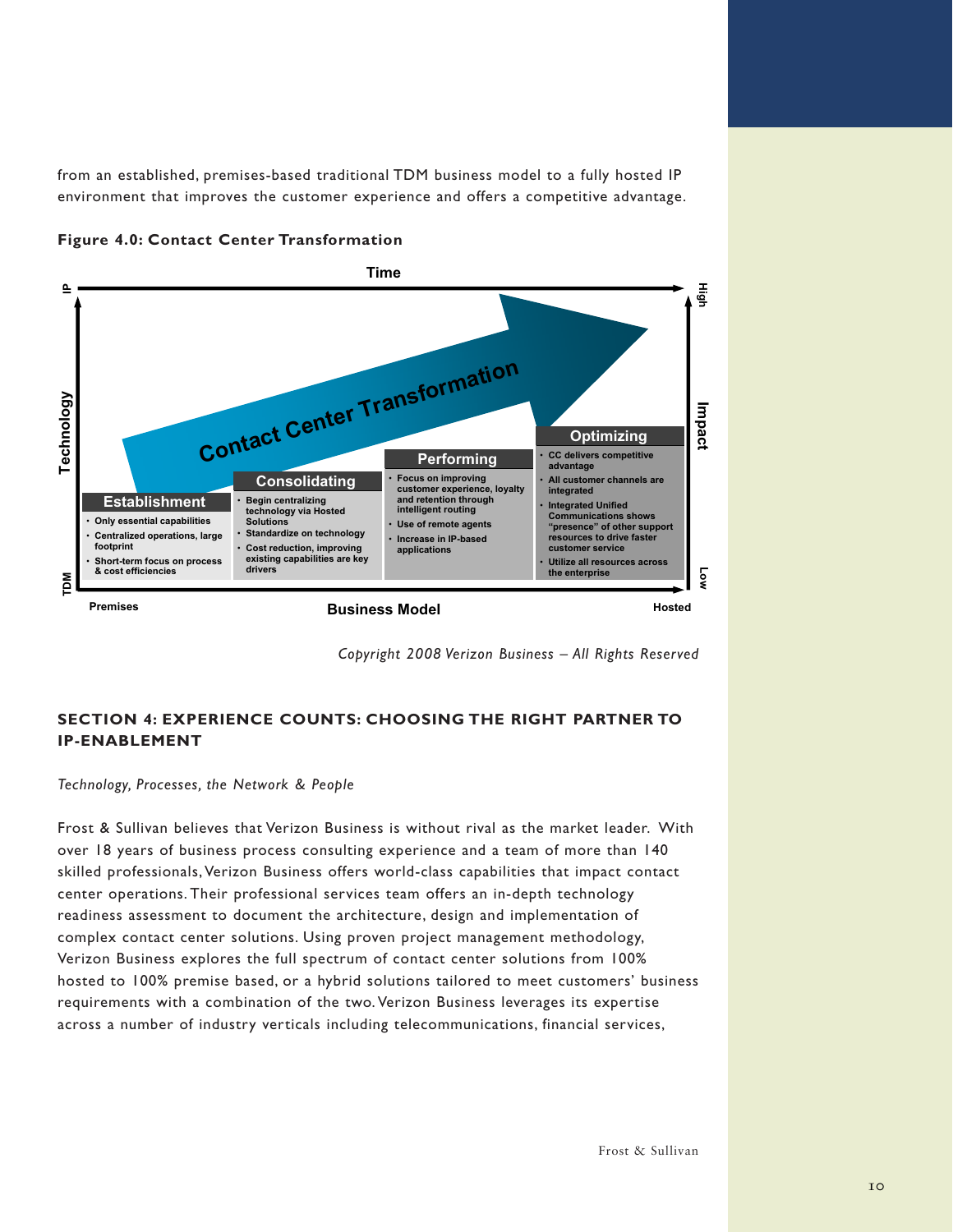transportation, government, hospitality and consumer products contact center environments. What other key attributes are there to consider in this partnership?

- A consulting practice with key vertical industry expertise and an integrated approach to building solutions
- Broad scope of products and services
- Seamless interoperability of products/services
- Global IP Network
- A secure network infrastructure
- Flexible Service Delivery Options
- Proven expertise in implementation and delivery of customer contact functionality

### *Basic FAQ's End-Users Need to ask of a Hosted Provider Partner*

Frost & Sullivan believes that there are a number of important questions that need to be asked of a potential hosted partner. Critical areas include vendor experience, technical platform, security issues and the process of implementation:

### Vendor Background and Experience

- What is the company's history and experience in call center operations?
- Does the company have experience with large-scale applications and complex deployments?

### IT and Security Considerations

- How scalable and redundant is the company's network and hosted infrastructure?
- What reliability parameters are included in the Service Level Agreements?
- Is there additional hardware or software to install on-site, or in the provider's network that will add additional cost to the service?
- How does the company address security and privacy concerns**?**
- Are there disaster recovery options?

### Hosting Environment

- Is the hosted infrastructure multitenant or dedicated?
- Does the provider own its hosted infrastructure, and if so, where?
- What percentage can I expect to save with a hosted system vs. a premise solution**?**

### Ease of Administration and Integration

- Does the solution provide a web-based user interface for the agents and supervisors? How long is the training cycle and is it administered on-line?
- Are there additional support and service expenses?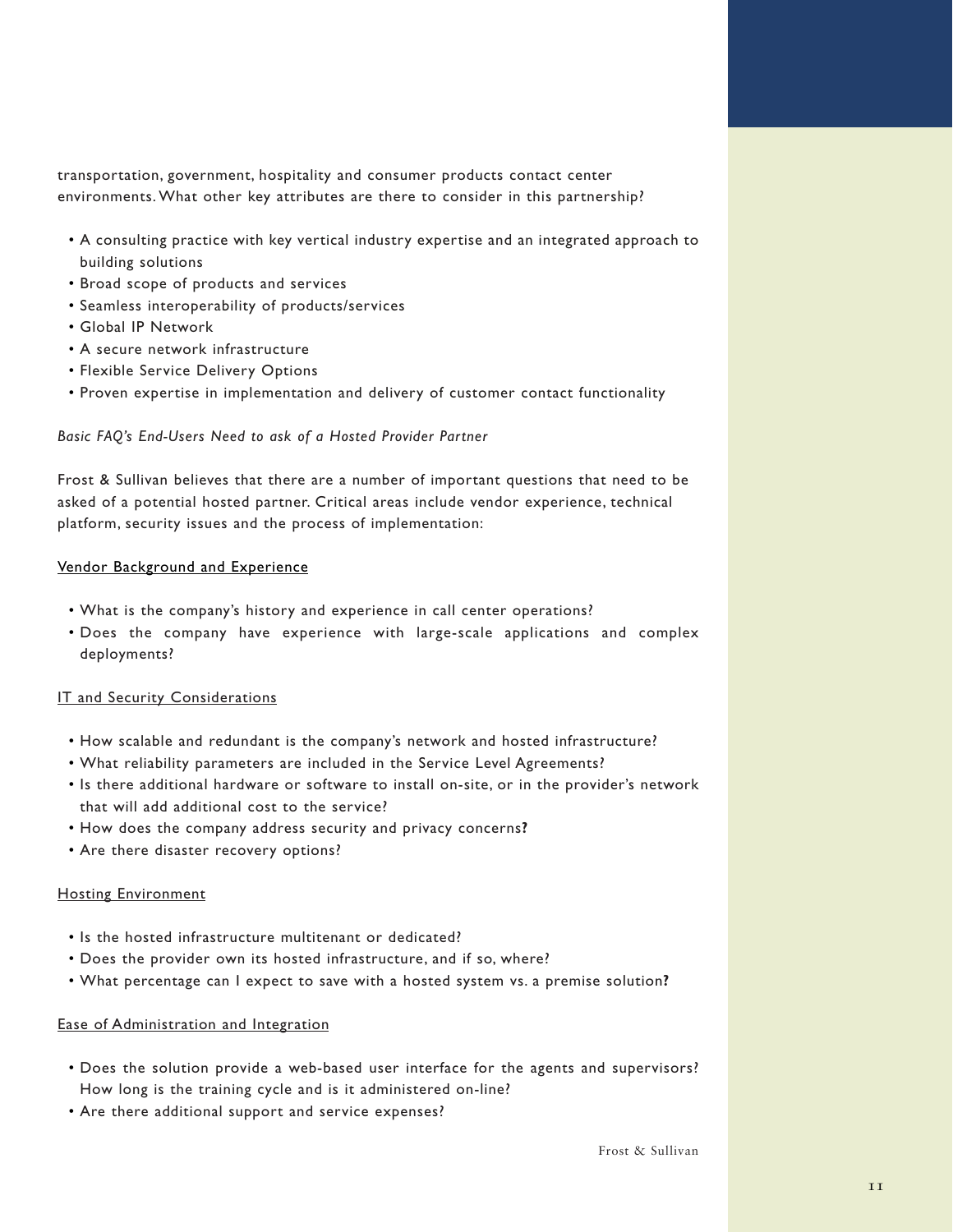- Do I need to invest in contact center systems in order to integrate back office applications?
- Does the provider integrate with third party applications, or is this up to me?
- How flexible is the provider in helping me grow my business, and managing peaks and valleys in call volume?
- How quickly can I add agents, either TDM or IP?

### Implementation Expectations

• How long and complicated will the implementation process be?

### **SECTION 5: CONCLUSION**

In summary, Frost & Sullivan recognizes that many enterprise executives, uncertain about the future direction of the contact center, are seeking to understand and leverage two important industry-wide movements:

- 1. The shift to a hosted model offering significant business benefits at lower cost and an easy upgrade path to new technologies
- 2. The migration to IP by leveraging a hosted model supporting hybrid environments that can protect existing TDM investments, and ensuring vast improvement in contact center efficiencies.

Simply put, a hosted model can help to painlessly facilitate the move to IP. Frost & Sullivan recommends vigorous due diligence before the organization has made the decision to implement a hosted solution. The recommendation is to seek out an experienced, trusted partner. The next logical step is the upgrade to hosted IP, freeing the enterprise to:

- Focus on core competencies
- Apply flexible technology for continuous improvement in the organization
- Access Service Providers' advanced technology, latest feature sets and domain expertise
- Realize a return on investment (ROI)

Frost & Sullivan believes that progressive enterprises today must take full advantage of the opportunity to align themselves with innovative technology that allows them to hold onto competitive gains, extend the reach of the brand and strengthen customer relationships; leading to greater shareholder value.